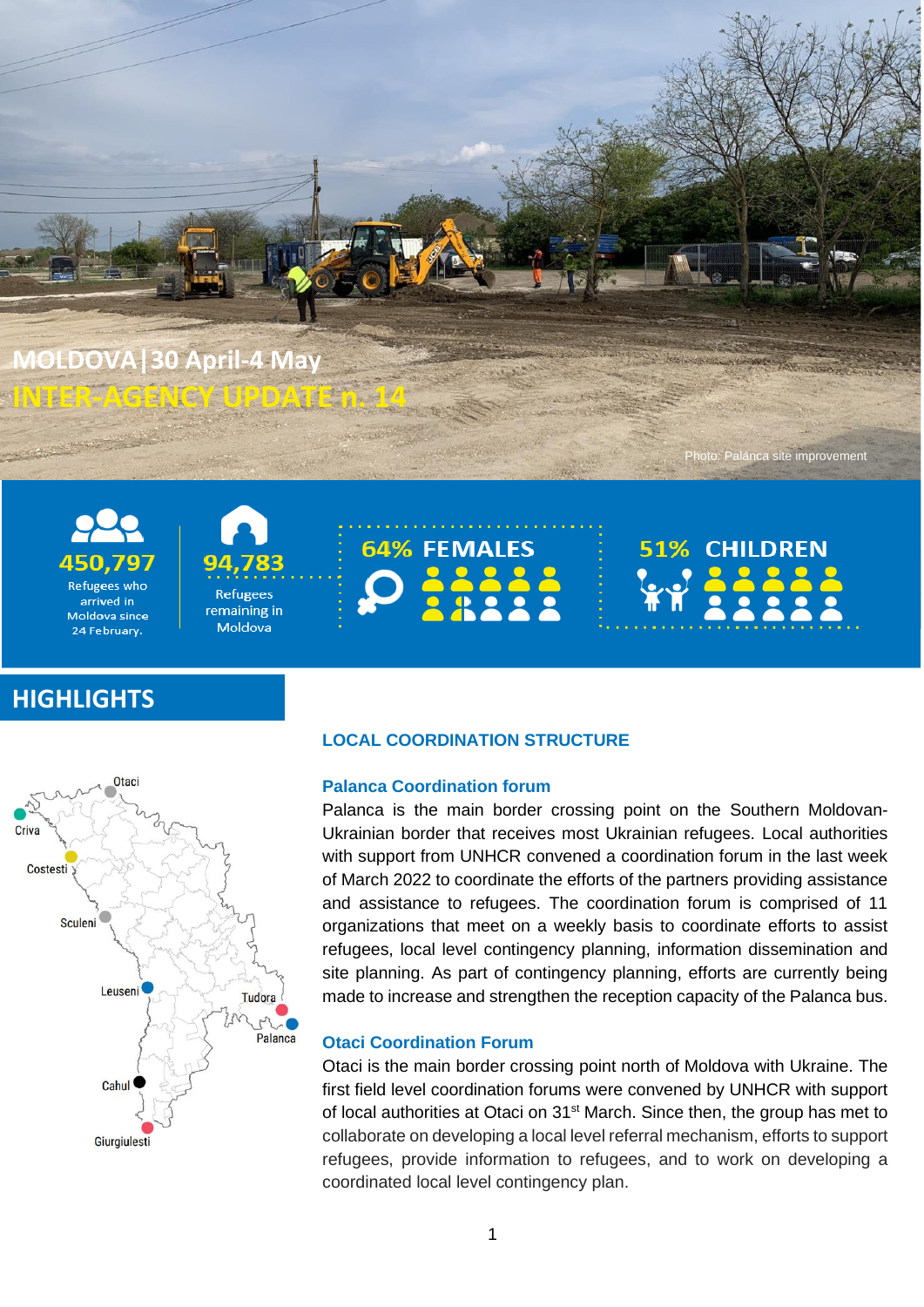## **SECTOR HIGHLIGHTS**

*This section brings you on the ground coverage of activities by partners*

#### **Protection**

- Referral Pathway Task Force under the Protection Working Group launched the Moldova emergency inter-agency referral package. The package includes a guidance note on protection response and definitions, directory of service providers, common standard referral form. The Task force will organize trainings for service providers to enable them to use the kits and form. Romanian and Russian translations of the package are underway. UNHCR is working to create localized referral pathways in Palanca and Otaci.
- UNHCR convened the 7th inter-agency meeting at Palanca with the participation of 11 organizations including the authorities. The group discussed developments on the Palanca site improvement and proposed to streamline the dissemination of information to refugees. UNHCR presented the inter-agency referral pathways package to the group and encouraged them to use the common referral forms provided in the package. The group agreed to continue to coordinate efforts both as part of immediate response as well as contingency plans.
- UNHCR is now managing the Green Line (0800 800 11) to strengthen the two-way communication channel to address refugees and host community's questions, needs and concerns. Between 13 April- 5 May, 7,488 calls were received. The helpline is staffed by 10 staff and is open all days between 8 am and 5 pm. Calls to the helpline are free of cost.
- ACTED has distributed 4,663 sim cards to vulnerable refugees to stay connected and access information.
- The UNHCR convened a high-level meeting with key stakeholders, including the government, donors, and partners, to provide an update on the Humanitarian-Development Nexus Strategy for Moldova, solicit feedback on the proposal, and discuss ways to link to existing initiatives by various actors (government, UN, development partners), ensuring a coordinated approach and avoiding duplication of efforts.
- IOM distributed awareness-raising material about IOM protection-related activities and

information for the call centre of the Bureau of Migration and Asylum (BMA) for the Headquarters of the Border Police in Chisinau. The purpose of the activity is to spread awareness on counter-trafficking and safety messaging and facilitate refugees' and thirdcountry nationals' access to services provided by the BMA.

- IOM conducted an awareness-raising session on prevention of Trafficking in Persons (TIP) attended by refugees in Glodeni and Dubasari cities. During the session, participants were provided with an overview of available services accessible to victims of trafficking and safety measures that apply for persons deciding to transit for onward movement.
- Danish Refugee Council (DRC) conducted training on Introduction to Humanitarian Concepts for 19 participants from local authorities, volunteers, and national organizations. Topics included humanitarian principles, protection mainstreaming, vulnerability, targeting and prioritization.
- DRC, in collaboration with its local partner Institutum Virtutes Civilis (IVC), conducted focus group discussions with approximately 45 individuals in Ialoveni and Straseni to identify needs and gaps to help design the programme to meet the basic needs of refugees living in the community.

Gender Task Force members and sector leads were provided by UN Women with a self-paced training course on gender and gender equality in emergencies as an introduction and for distribution among their networks. These courses aim to develop and strengthen awareness and understanding of gender equality and women's empowerment as a first step towards behavioral change and the integration of a gender perspective into everyday work.

#### **Gender based violence**

• The Orange Safe Space for Women and Girls opened at MoldExpo to provide psychosocial support, particularly to survivors of genderbased violence, as well as sexual and reproductive health information and referral services.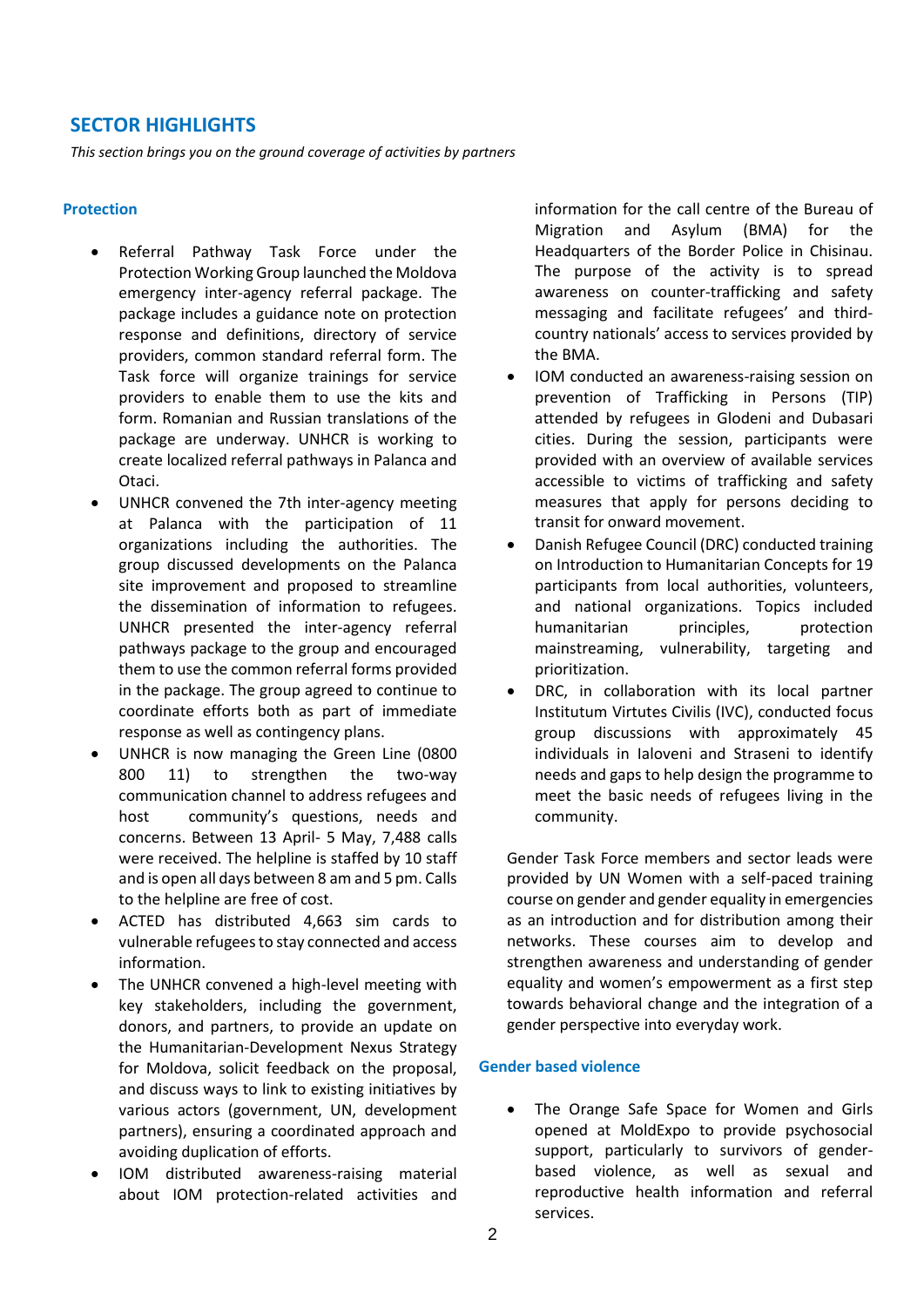#### **Child Protection**

- As part of Child Protection Working Group (CPWG) activities, UNICEF and UNHCR in Moldova and Romania organised a joint visit to the Leuseni, Moldovan town on the border of Romania-Moldova, to meet with border police, Child Protection Specialists, and partners to strengthen cross border coordination on protecting UASC and address issues related to risk of trafficking and documentation required for entry-exit.
- 860 individuals accessed services provided at seven blue dots in Moldova. Toilets and shower containers were installed at the Blue Dots located close to the Palanca border crossing with Ukraine to provide refugees with more sustainable and adequate WASH facilities.
- SOS Autism NGO continue to support 18 families with children with autism with housing services, as well as 16 children with autism with rehabilitation programs.

#### **Supply and Logistics**

- WHO upcoming pipeline include 900 vials of Tocilizumab used for COVID-19 treatment and 200,000 bottles of hand sanitizers.
- ACTED has continued the inventory process at the warehouse. All 12 orders from the ministry were confirmed with mayors and ministry. ACTED dispatched the orders in the following village and town halls: Bilicenii Noi, Sangereii Noi, Sinesti, Biruinta, Ciocilteni, Bucovat, Hancesti, Zolotievca, Larga, Cociulia, Vasieni, Sangera
- During the reporting period, WFP dispatched 19 shipments delivering 47 pallets of assorted humanitarian cargo to Refugee Accommodation Centres (RACs) and municipalities on behalf of the Ministry of Labour and Social Protection (MLSP). From 01 to 30 April, WFP dispatched 236 shipments to 155 destinations across Moldova. WFP continue to work with different partners to enable a faster and more efficient process flow and expedite deliveries of relief items to RACs and mayors.

#### **Accommodation and Transportation**

• UNHCR is coordinating with WFP, UNICEF, IOM, ACTED, and CRS for the site improvement at the

Palanca and Otaci BCP. Levelling and gravelling of the land are underway at Palanca. The coordinating members will make provision for gravelling, information points, colour coded bus transportation (Romania, Chisinau), reinforced waiting area for refugees and additional containers for service providers.

- On 4 May, IOM conducted site planning and assessment activities at seven border crossing points located in the south of Moldova and bordering Ukraine, to assess needs and gaps to support in upgrading border facilities.
- From 15 March to 01 May, WFP and Cooperating Partners have delivered 238,647 hot meals (3 per day) in 31 different localities/regions and 96 centres. This represents an average of 1,867 people per day. Please see the dedicated dashboard for more details.
- WFP is exploring to gradually move away from hot meals to other options such as on-site cooking and possibly cash/vouchers where and when possible, because of the estimated higher risk of food contamination/mishandling by caterers during the summer seasons.
- During the reporting period, ACTED conducted 69 monitoring visits to Refugee Accommodation Centres to assess the unmet needs and potential needs for improvements. A new tool for daily RAC assessment has been piloted.
- IOM together with UNHCR continues to transportation support between Palanca and Husi to alleviate traffic at border control points and facilitate the rapid transport of persons seeking onward movement. Between 2-4 May, 162 people were transported in 5 buses. Between March 19 and 4 May, 9,999 people were transported between Palanca and Husi.
- On April 28, IOM supported the voluntary return of 50 Third Country Nationals from Moldova to Azerbaijan on commercial flights. IOM's activities included pre-embarkation health checks, assignment of medical escorts, pre-embarkation briefing, distribution of personal protective equipment (PPEs), baggage handling, ground transportation, snack packs, and airport assistance. To date, 404 TCNs have been returned by IOM to their countries of origin, including Azerbaijan (396), Kyrgyzstan (4), and Tunisia (4). For more information on the latest analysis of third-country nationals, please visit [REPUBLIC OF MOLDOVA -](https://displacement.iom.int/reports/republic-moldova-displacement-analysis-third-country-nationals-22-april-2022?close=true) Displacement Analysis [of Third Country Nationals \(22 April 2022\) |](https://displacement.iom.int/reports/republic-moldova-displacement-analysis-third-country-nationals-22-april-2022?close=true)  [Displacement \(iom.int\)](https://displacement.iom.int/reports/republic-moldova-displacement-analysis-third-country-nationals-22-april-2022?close=true)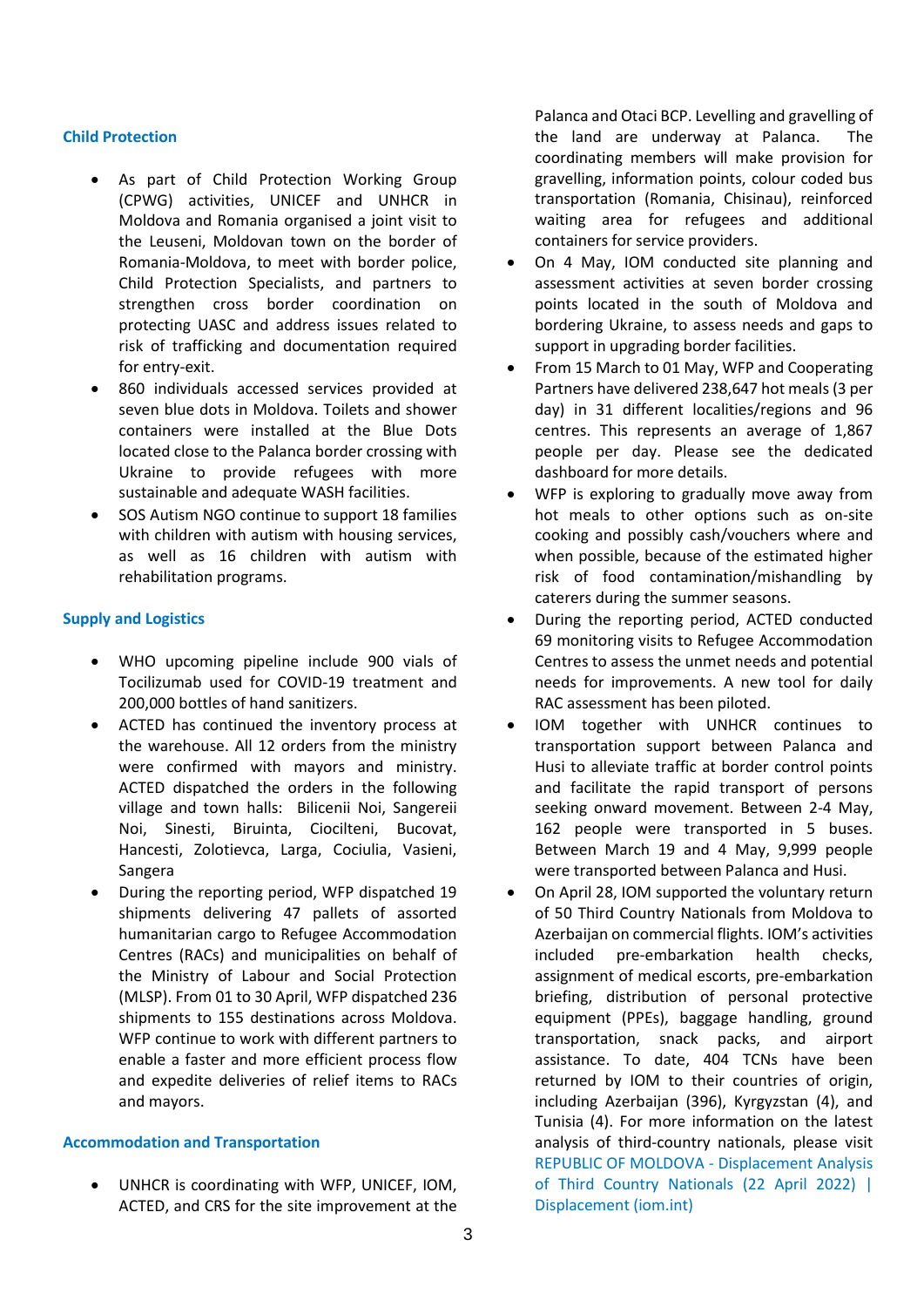- Between 29 April and 4 May, the IOM conducted pre-boarding checks for a total of 479 refugees and third-country nationals (TCN) supported with transfers, including 366 passengers travelling from Palanca to Husi and 113 refugees and TCNs chosen for the charter flight to Germany.
- Between 12 March and 4 May, IOM provided Pre-Embarkation Check (PEC) assistance to 3,253 people at the Palanca Transport Hub, and 771 people received PEC assistance prior to their onward movement to Germany, Austria, and France.
- UNICEF signed a Humanitarian Programme Document with INGO Solidarité International. The partnership will benefit an estimated 74,600 refugees by improving hygiene practices and minimum cleaning services at RACs, border crossing points, and host families, and allowing for more WASH contingency planning to cover increased needs triggered by sudden influxes of refugees.
- Speranta NGO offered support to five persons with disabilities, including three persons with housing services and two persons with transportation services.
- Compasiune NGO is offering housing services to three families with persons with disabilities.
- Osort Association, Transnistria region, supported 36 families, including 27 families with persons with disabilities, out of which 19 are placed in families and eight in temporary placement centres.
- Keystone Moldova provided support to 40 persons with disabilities including informational support, health care support and medications, hygienical packages, assistive equipment, housing services, nutrition packages, didactic materials, transportation, support to combat discrimination, assessment of needs.
- Center Low Vision delivered diagnostic services and glasses to six persons – with severe visual impairments and associated disabilities.

## **Education**

• UNICEF and UNHCR conducted a training on Education in Emergency Coordination with members of the Refugee Education Sector WG, including 31 representatives from NGOs, Government and UN agencies. The session aimed to strengthen knowledge and capacities in coordination and strategies for education in emergency, needs assessment/analysis, planning

and resource mobilization and monitoring and evaluation.

- UNICEF reached 25 refugee youth who attended the media Lab at the Municipal Youth Center for sessions on blogging and podcast creation. In addition, UNICEF reached 20 young refugees who attended IT lab classes organized in Ciocana at the Municipal Youth Center.
- UNICEF and Municipal Mobile Team of Youth workers reached 300 young people in Bubuesti, Tohaten, Baltata and Budesti villages with information on services available for refugees in Moldova.

#### **Health and Nutrition**

- Technical Reference Group on Mental Health and Psychological Support (MHPSS) convened its meeting on 5 May. The group discussed ways to improve the coordination and quality of the MHPSS response for refugees in Moldova.
- Seventh coordination meeting on Health was convened by WHO jointly with EU DG SANTE, CDC, IOM, Emergency Project Hope, French Red Cross, Humanity, and Inclusion to update the health sector need assessment, health service delivery and procurement and supply management.
- Based on a needs assessment for mass casualty events, the WHO co-contracted an additional 10 surgical tables, 20 mobile surgical lights, 30 trauma backpacks, and intraosseous infusion kits to provide the health system with adequate instruments and equipment.
- The WHO and UNICEF regional online workshop on Child and Adolescent (MHPSS) Interventions in Emergency Settings was organized with involvement of the MHPSS actors deployed to the country.
- 200 individuals were reached through a series of social events at Children's Creation Centres and Refugee Centre in Hancesti and Chisinau offering information on the benefits of immunization and the importance of vaccines to reduce the risk for vaccine-preventable diseases
- The WHO and the National Family Doctor Society supported a training for 25 primary health care coordinators from four districts to build their capacity on the COVID-19 vaccination campaign and the routine vaccination catch-up campaign.
- Six Emergency Medical Teams (EMTs) have provided healthcare services to 2,301 refugees in RACs. The WHO EMT coordination cell has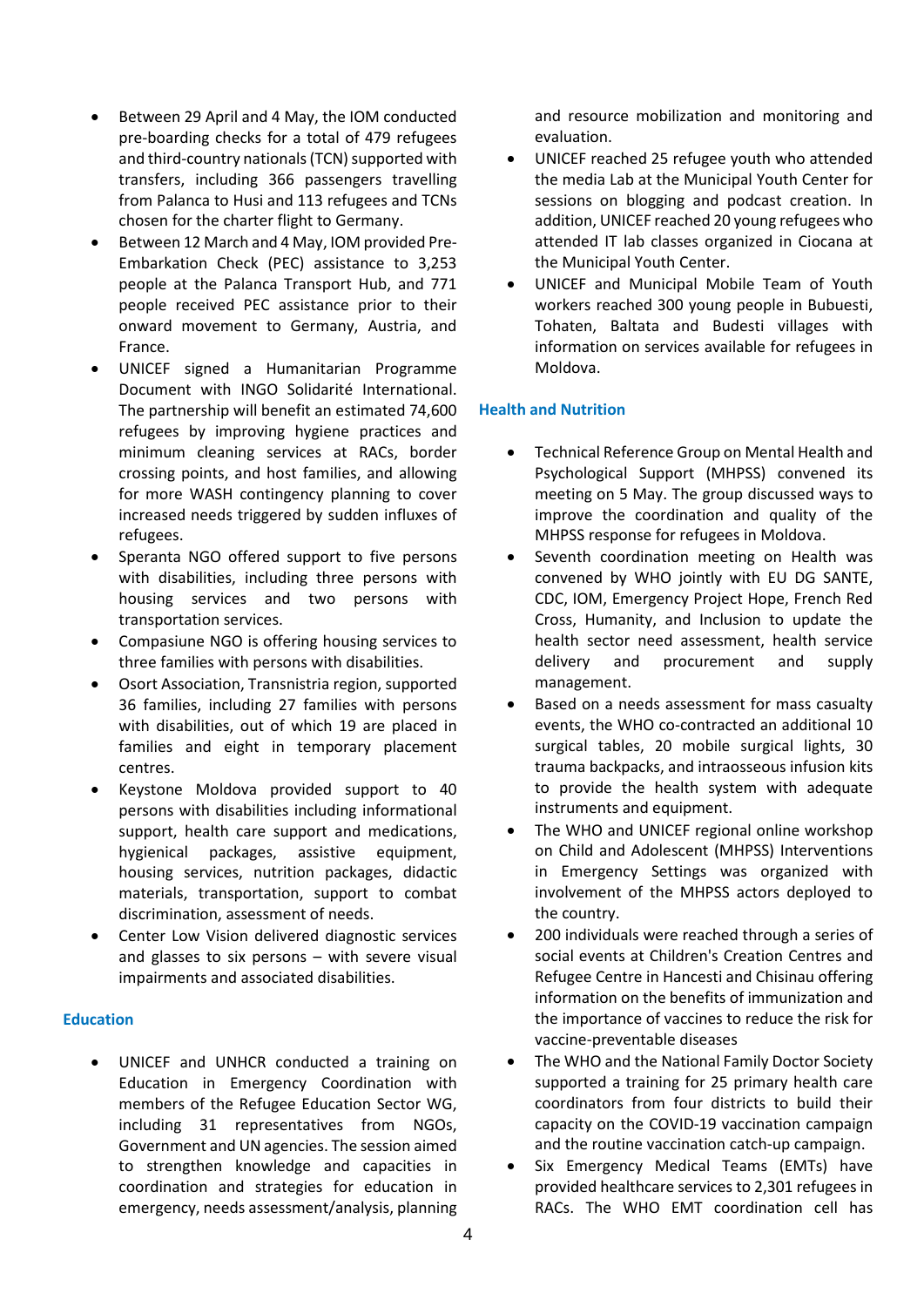supervised the work of the six EMTs on the ground and the other 14 EMTs "on standby," and one international medical is on its way to the country. 195 daily reports have drafted and shared with the Ministry of Health on a daily basis.

- The Ministry of Health jointly with WHO is coordinating the secured medical evacuations to the EU countries. Three patients with severe disorders were evacuated using the EU civil protection mechanism.
- UNICEF procured 6,048 cans of powdered infant formula for non-breastfed infants 0-24 months for distribution by the Ministry of Health to Primary Health Care facilities in support of the Ukrainian emergency response.
- UNICEF procured disinfectants and hygiene products for distribution by the Ministry of Health to 266 public institutions/public medical institutions to increase the capacity of the health system during large-scale movements.
- According to the UNFPA's Sexual and Reproductive Health (SRH) Rapid Needs Assessment, there are 24,972 women refugees of reproductive age and 1,755 pregnant refugee women. In the next three months, 585 refugee women will give birth; 29 women will experience life-threatening complications.
- More than 20 women safely delivered with the UNFPA delivered sexual and reproductive health kits. The SRH kits include supplies, medicines, and equipment for the management of emergency obstetric and gynaecological care, including gynaecologic oncology, clinical delivery assistance, management of complications of miscarriage and abortions, and treatment of the STIs, post-rape treatment care, contraceptives, and other reproductive health supplies.
- With UNFPA assistance, over 1,900 women and youth refugees received psychological first aid, mental health support, and counselling, as well as referral to SRH and GBV services, through the network of "Youth Friendly Health Clinics."
- IOM MHPSS teams provided psychological counselling for both individuals and groups for 12 refugees and TCNs in RACs. Between 28 March and 26 April, IOM provided psychological counselling (individual/group) for 126 refugees and TCNs in RACs.
- Motivatie NGO offered support to 3 persons with disabilities, including two persons – with adapted transportation and one person- a corset.
- Fiecare Contribuie pentru Schimbare NGO offered psychological counselling to four families with children with TSA.
- Asociatia nevazatorilor NGO is offering continuous support with accommodation service and other related support to 17 persons with disabilities.
- The Association of entrepreneurs with disabilities from Moldova supported 48 persons with disabilities, out of which 39 persons with severe disabilities: 25 persons with disabilities, 70 + years old. The support provided includes accommodation services and other related support.

## **Livelihoods and Inclusion**

- The European Union supports the temporary integration of refugees in communities on both sides of the Nistru River through the UNDP's Confidence Building Measures Programme. The total budget for this project is 130,000 EUR. Until now, 31 children and eight adult refugees from Varnita village have participated in activities and socializing games. Nine refugees received psychological counselling, and 11 were assisted with registration and the provision of necessary assistance, activities for children, and medicine. On the left bank, 45 children aged 3 to 14 years old participated in a series of activities for refugees.
- UNDP Moldova has launched the "How is Life" online survey to collect stories('micronarratives') from locals, refugees, and business owners to assess the current refugee influx and develop programmatic interventions. The survey is available in Romanian, Ukrainian, Russian, and English (language can be selected at the top right corner of the page) and can be accessed [here.](https://collector.sensemaker-suite.com/collector?projectID=72200029-9d24-45d6-9283-deab4e853214) Volunteers, host families, civil servants, businesses that employ refugees, and development partners can all fill out the survey. The survey is part of a UNDP longitudinal study that will collect stories over time to track and assess the crisis's impact. Micro-narrative is a distributed ethnography method. It combines "hard" data like age and gender with respondents' personal experiences and geolocation. Compared to traditional surveys, it allows for more precise and detailed analysis. All interested parties will have access to the resulting data. About the survey: Dumitru Vasilescu, dumitru.vasilescu@undp.org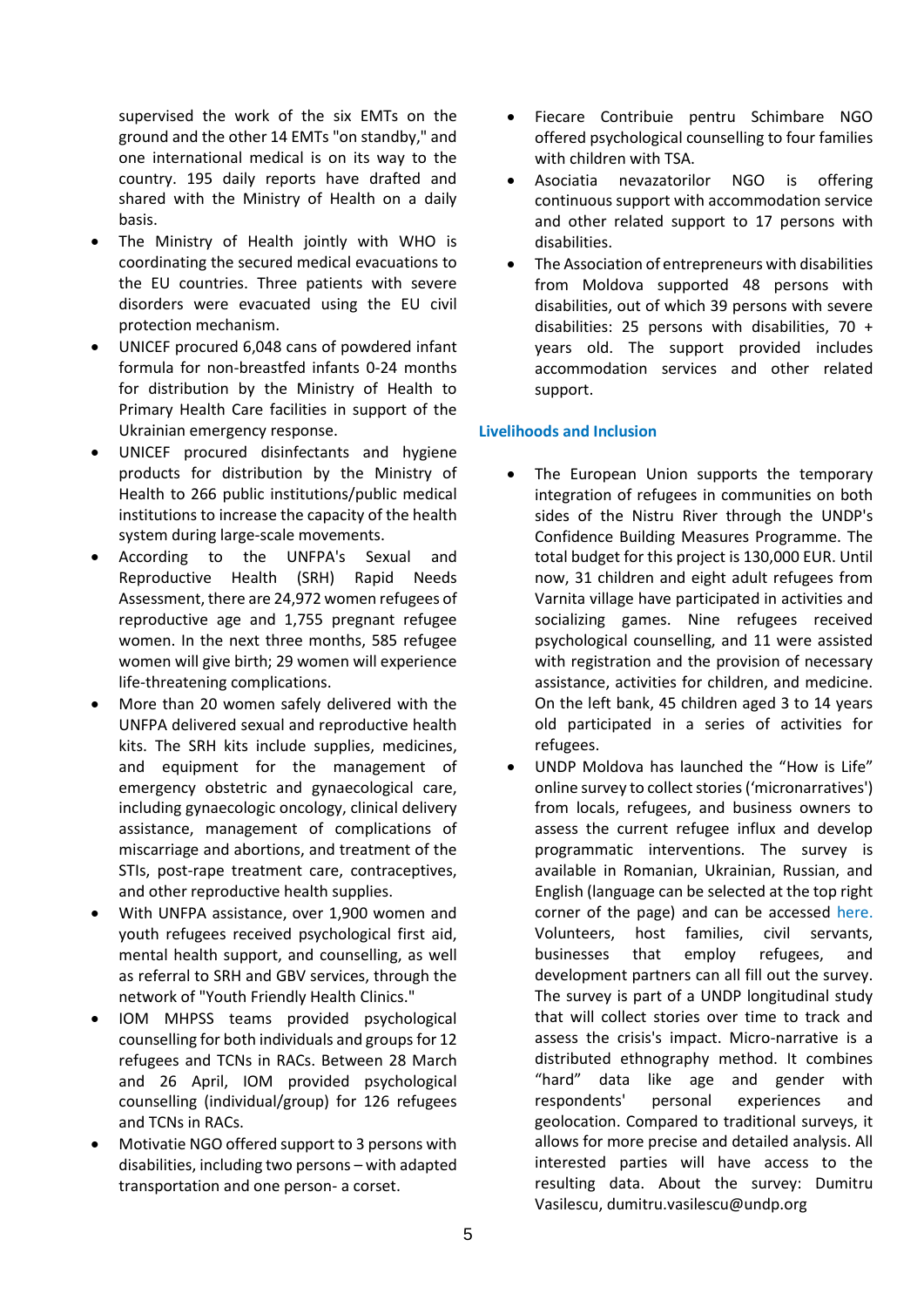#### **Cash-based intervention**

- As of 4 May, 39,236 refugees have been enrolled and issued bank cards for UNHCR's Multipurpose cash assistance programme. Eight enrolment centres are operational in the country, with mobile teams supporting enrolment in other locations. USD 4.7 million has been distributed by the UNHCR cash programme.
- 6,669 host community households have signed up for the WFP cash assistance program, with another 6,217 eligible households receiving transfers through Western Union (including Chisinau). Please see the [WFP cash transfers](https://eur02.safelinks.protection.outlook.com/GetUrlReputation)  [programme for Moldovan host](https://eur02.safelinks.protection.outlook.com/GetUrlReputation) community's [dashboard for more information.](https://eur02.safelinks.protection.outlook.com/GetUrlReputation)
- Until 4 May, IOM has distributed 2,918 vouchers to 2,903 refugee and 15 Third Country Nationals families across 15 districts in Moldova (Anenii Noi, Chisinau, Cimislia, Criuleni, Dubrasi, Drochia, Ialoveni, Hincesti, Glodeni, Falesti, Balti, Roscani, Sangerei, Telenesti and Ungheni).

#### **Information management**

• Information management working group during its weekly meeting discussed progress in configuring and deploying an Activity Info database to aid in activity tracking and response monitoring. The database's benefits and basic structure were discussed: Who, What, When, and Where. - The tool was shown (using dummy data). - Questions about bulk upload, duplicate data entry, and the current 5W were answered. - The Activity Info dashboard will take approximately two weeks to complete. The dashboard will be developed, tested, and deployed over the course of a week. The rollout will be accompanied by training.